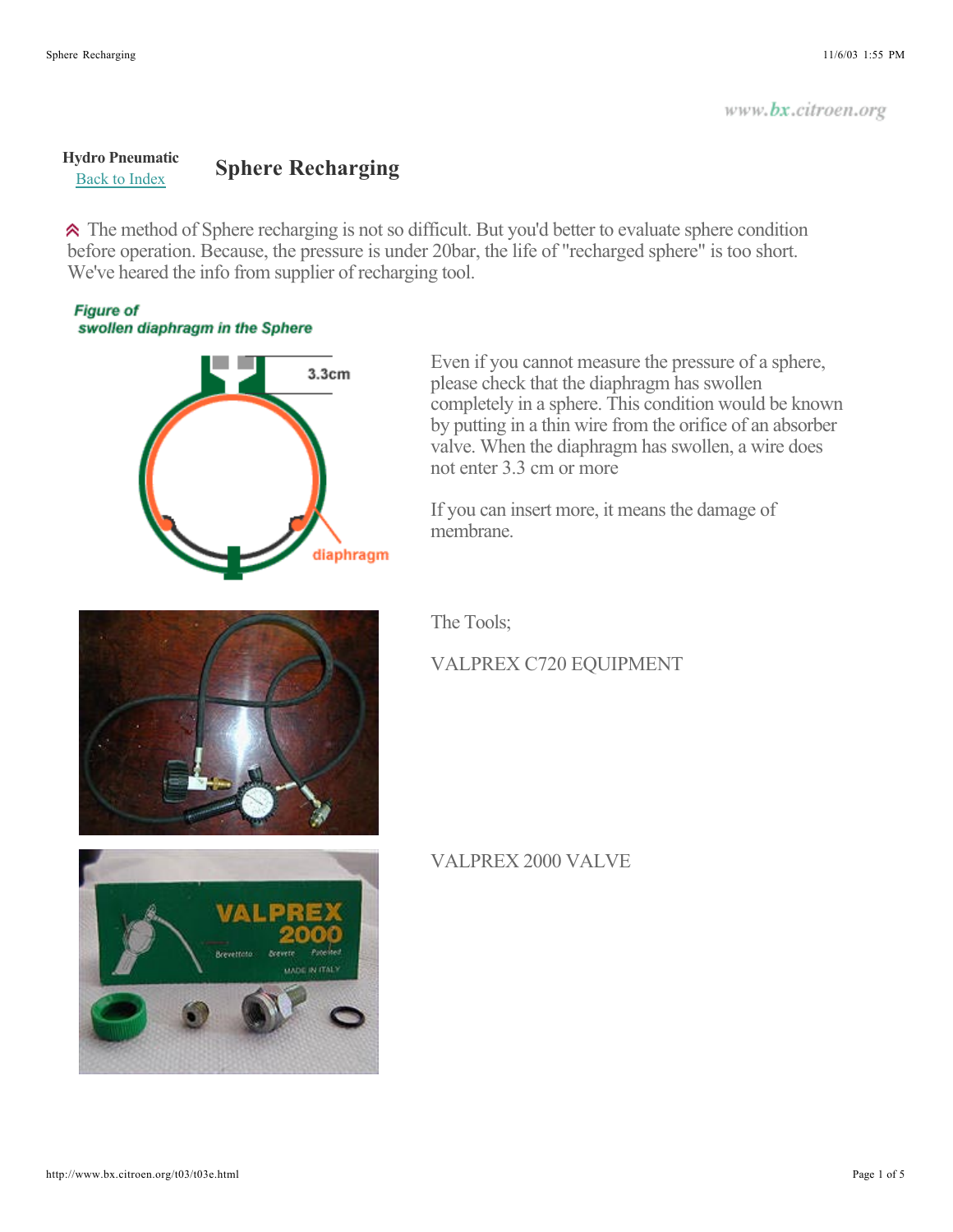

How to operate



This guy named Akitoshi Suzuki is the auther of this section.

fitting attachment

\*At the east area of Japan, the connector of bombe has male type. The connetor of Recharging tool has "male" shape also.

So we have to use fitting attachment. Please confirm the shape of your bombe.

At first, screw off the nipple of the sphere, using 2 water pipe wrench.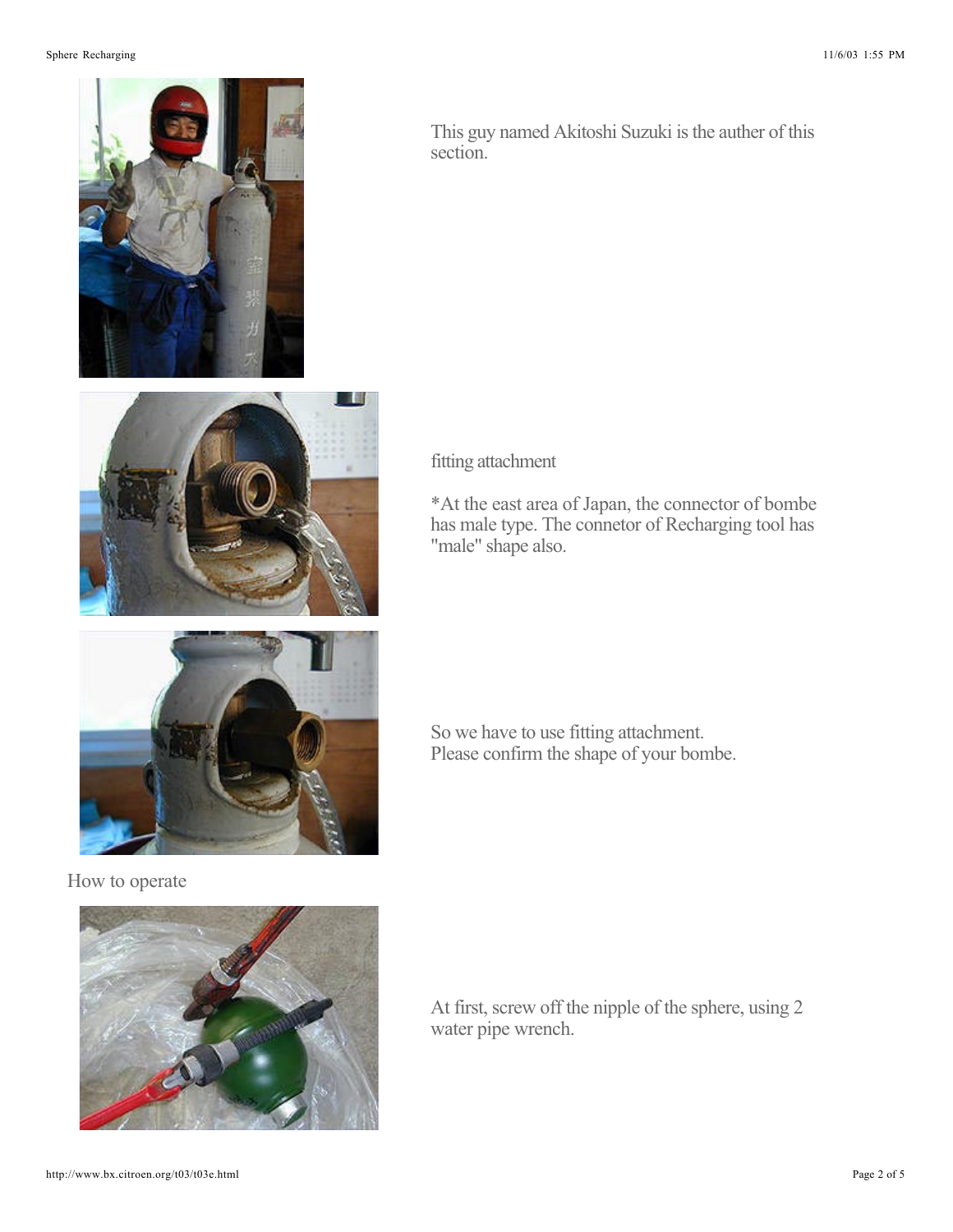

The nipple and o-ring

Install the Valprex valve to Sphere.

This valve has sealing ball inside. It works as oneway valve.

The head of the Recharger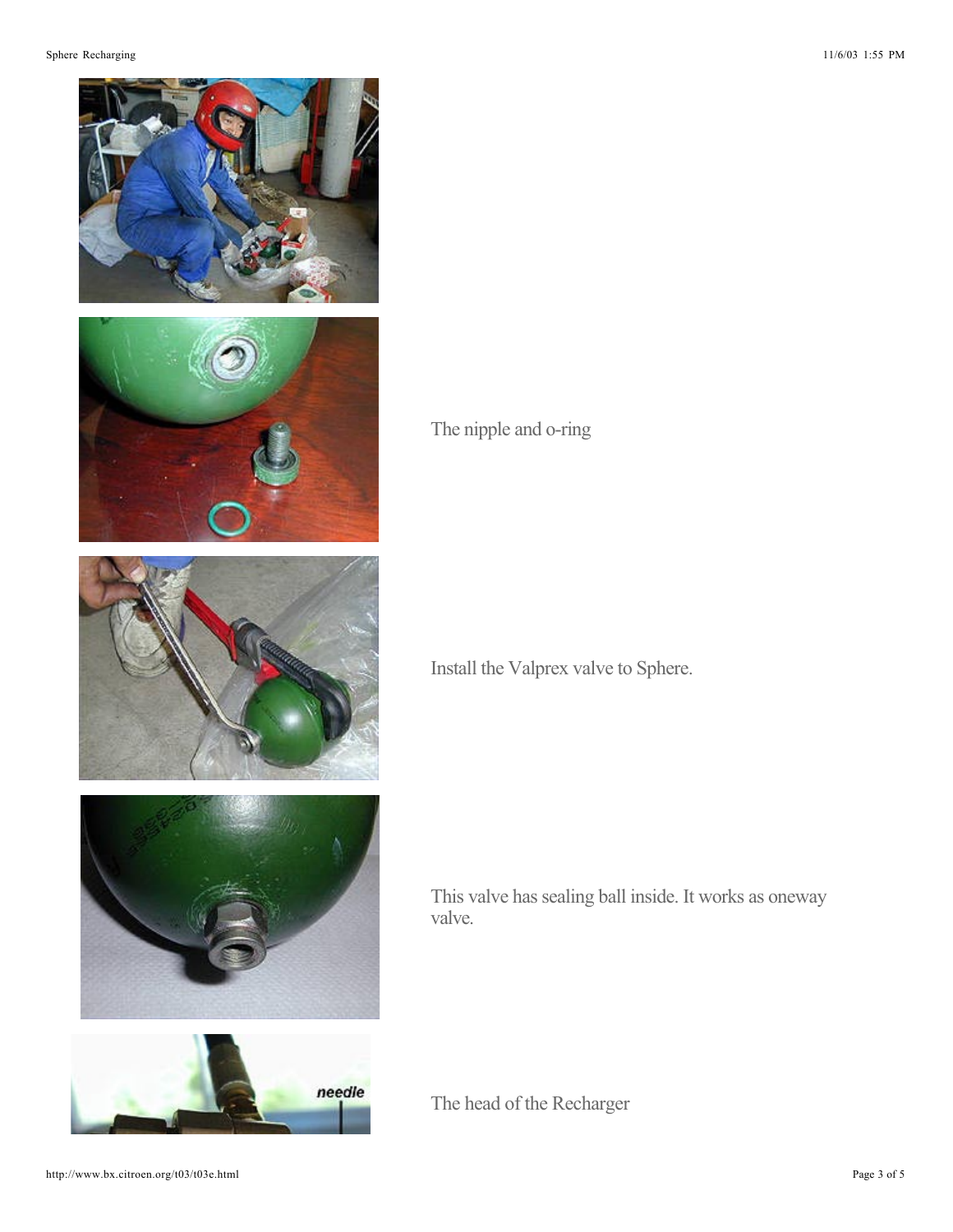

Knob"A" is for taking a needle. Knob"B" is for equipping a valve with a head, and the portion of a screw turns around it.

Before attaching in a valve, knob"A" is turned counterclockwise, and a needle is retracted. Then, connect the recharger head to the valve. Fasten knob"B" and it fixes.

It is the control part of a recharger. If knob"C" is opened, gas between a sphere and controller can be bleeded. Knob"D" is a valve between a bombe and a controller.

Turn each nob -A,B,C- clockwise before install high pressure gas. Then, open knob "D" and a sphere is filled up with gas. Close Knob"D" till the pressure reached normal.

Turne Knob"A" counterclockwise and the valve by the side of a sphere is closed. Before removing head from a sphere, open knob"C" and the pressure inside hose is bleeded.